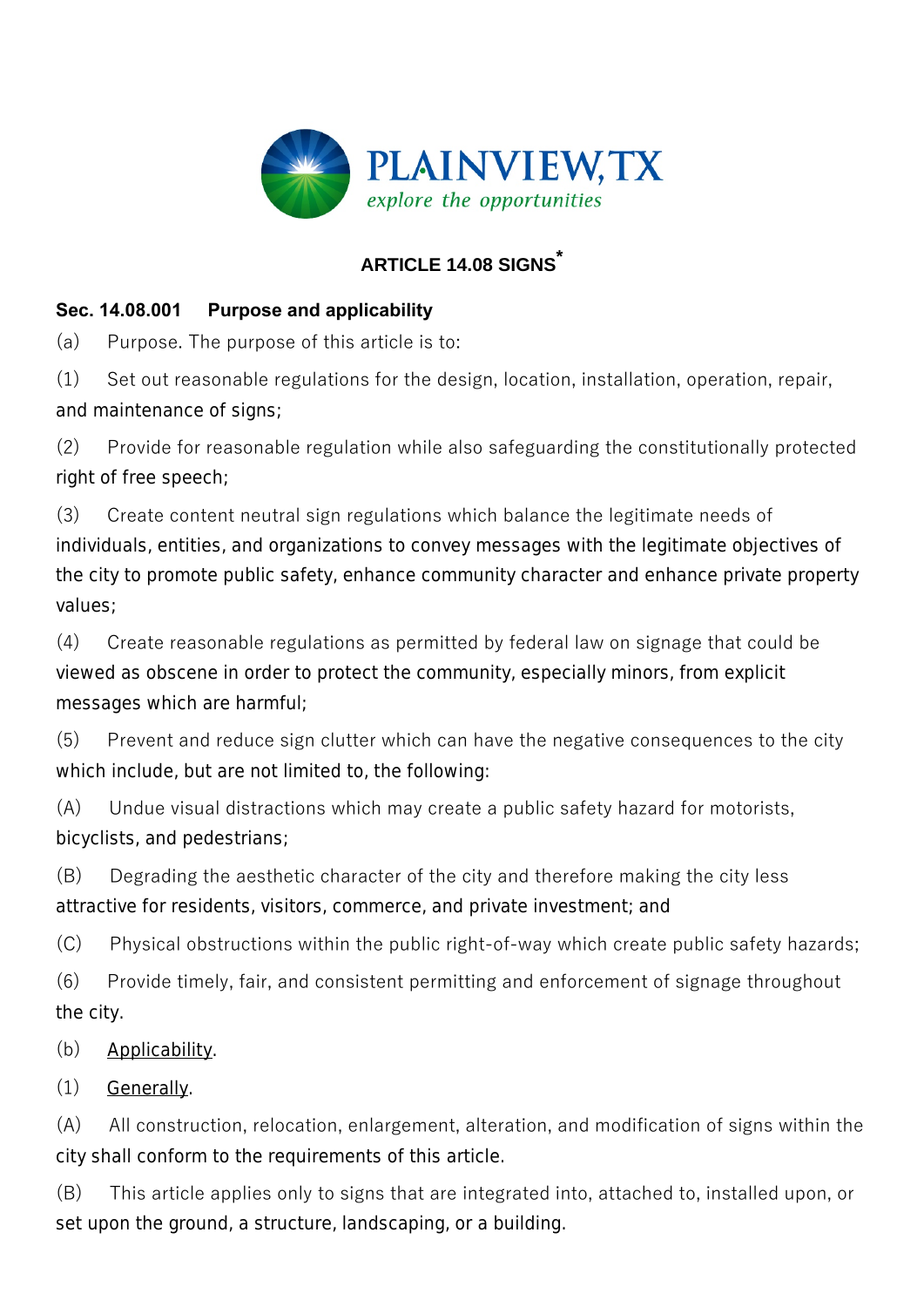- (2) Exemptions. The following signs are exempt from the regulations of this article:
- (A) Signage affixed to or painted on vehicles;
- (B) Signage carried by people;
- (C) Signage posted by the city on property owned, leased, or licensed by the city;

(D) Signage posted by governmental entities that are not subject to city jurisdiction, located on property owned, leased, or licensed by the governmental entity; and

(E) Signage regulated by law or regulation in furtherance of the performance of a public duty or function (e.g., temporary or permanent traffic controls and street signs); or to give legal notice (e.g., notices of pending action pursuant to city ordinances).

## **Sec. 14.08.002 Permit required; exceptions**

(a) Permit required. A sign permit is required prior to the erection, installation, or substantial modification of any sign that is not an excepted sign as defined in subsection (b), below. Sign permits are issued by the administrator, per section 14.12.005, for signs that comply with all of the applicable standards of this article.

(b) Exceptions. The following signs must be installed, maintained, displayed, and removed according to the requirements of this article, but do not require a sign permit prior to installation or display:

(1) Bulletin boards attached to building walls, provided that the sign area is 12 square feet or less, and there is not more than one bulletin board per principal public entrance to the building.

(2) Signs that are required in order to comply with building codes or other laws or regulations (e.g., address numbers).

(3) Signs that are six square feet or less in sign area, and if detached, four feet or less in height, provided that such signs do not require any building permits for electrical or structural systems.

- (4) Applied wall signs.
- (5) Temporary signs that are subject to the requirements of section 14.08.008(b), *Permits*.

## **Sec. 14.08.003 Prohibited signage**

(a) Content based categories of signage.

(1) Generally. Except as provided in this section, no sign shall be approved or disapproved based on the content or message it displays.

(2) Prohibition on certain types of unprotected speech. The following content is prohibited without reference to the content or viewpoint of the individual speaker: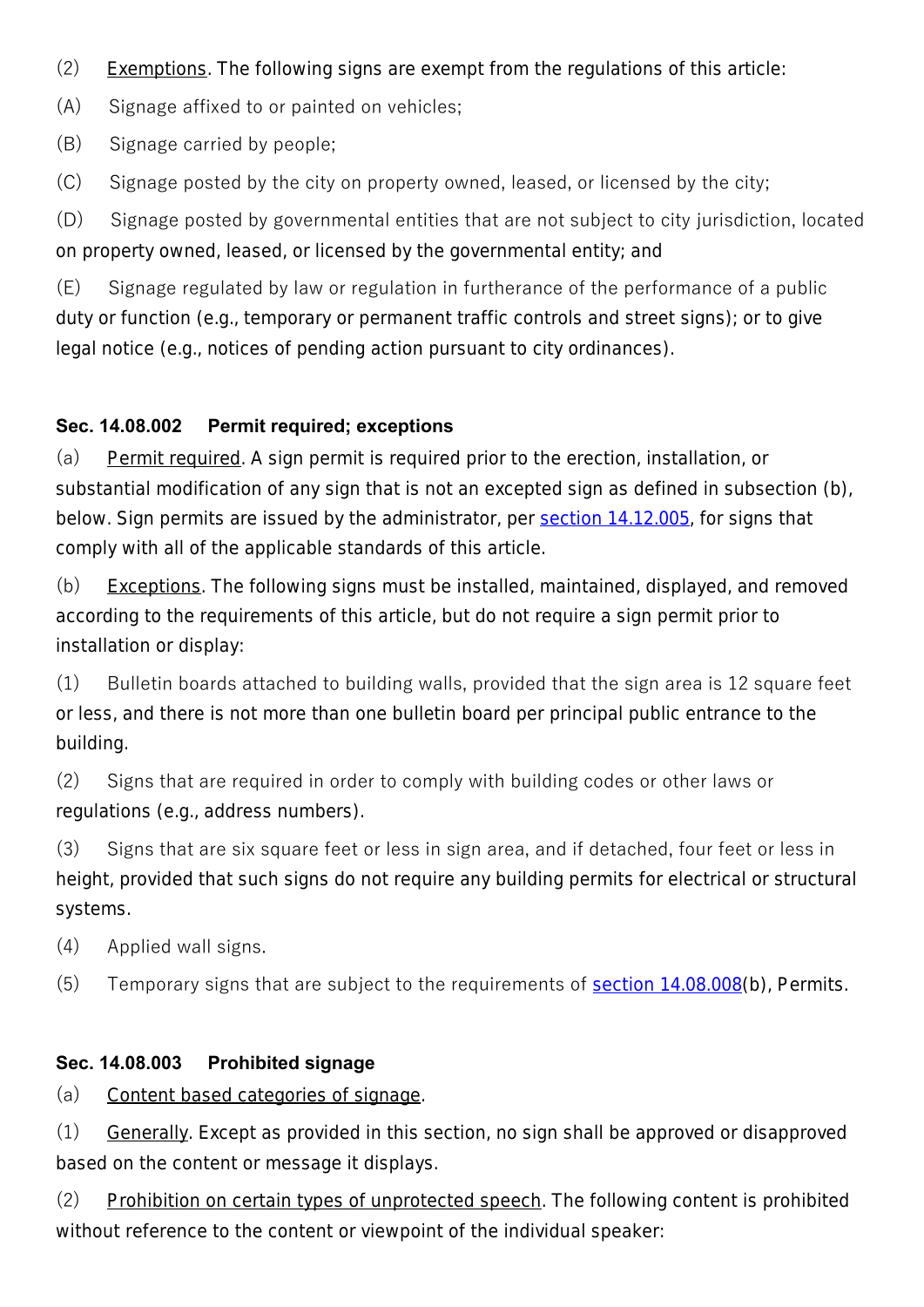(A) Text or graphics of an indecent or immoral nature that is harmful to minors under state or federal law;

(B) Text or graphics that advertise unlawful activity;

(C) Text or graphics that are obscene, fighting words, defamation, incitement to imminent lawless action, or true threats; or

(D) Text or graphics that present a clear and present danger due to their potential confusion with traffic-control signs; or signs that provide false information related to public safety (for example, signs that use the words "Stop," "Yield," "Caution," or "Danger," or comparable words, phrases, symbols, or characters that are presented in a manner as to imply a safety hazard or governmental regulation that does not exist).

## (b) Maintenance required.

(1) Generally. Sign and sign structures of all types (permanent and temporary) shall be maintained in a safe, representable [presentable], and good structural condition at all times, including replacement of defective parts (except when a weathered or natural surface is intended), repainting, cleaning, and other acts required for the maintenance of such sign.

(2) Immediate threat of collapse. If the administrator finds that a sign regulated by this article is an immediate threat of collapse due to its physical condition to persons or property, the administrator shall cause it to be removed immediately and without notice.

(3) Unsafe signs. Signs determined to be unsafe or insecure due to a physical condition shall be removed within five calendar days after written notification is provided to the owner or occupant of the building or property. Removal of an unsafe sign by the administrator shall be at the expense of the owner of the sign and/or the owner of the property on which the sign is located.

(4) Code compliance. All signs shall be constructed and installed in accordance with applicable provisions of this chapter, as well as all other chapters of this Code of Ordinances.

(5) Materials. The materials of the sign face shall be maintained in a condition that is not broken, cracked, chipped, torn, discolored, or excessively weathered whereby the sign is unsightly or difficult to read.

(6) Paint and finishes. Paint and other finishes shall be maintained in good condition to prevent peeling, corrosion, or rust.

(7) Ground area. The ground area around any freestanding (detached) sign shall be kept free and clean of weeds, trash, and other debris.

(c) Prohibited sign types. The following sign structures and designs are prohibited:

(1) Substandard signs as determined by section 14.08.010, *Removal of Substandard Signage*.

(2) Animated or moving signs, including any moving, swinging, rotating, flashing, blinking,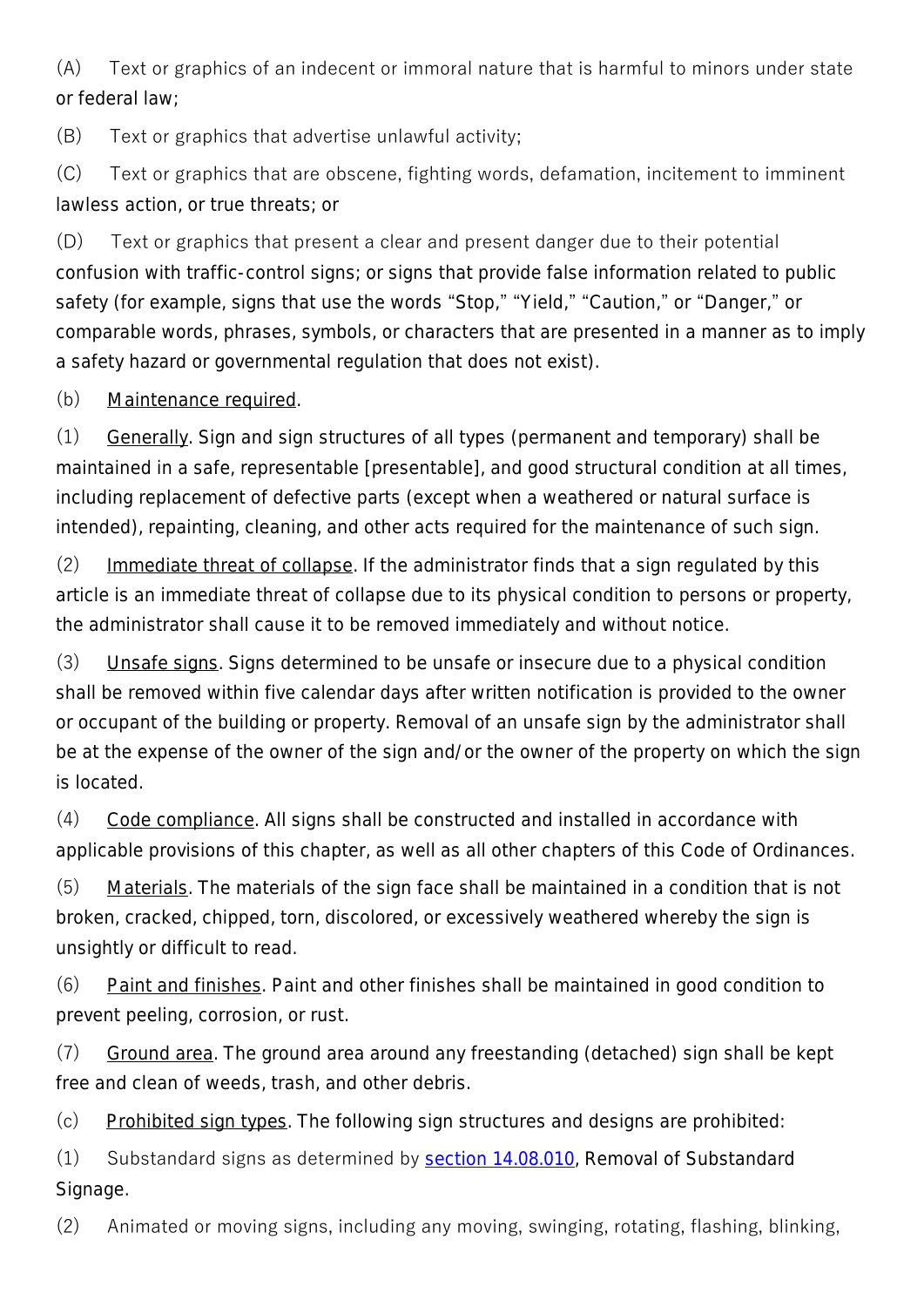scintillating, fluctuating, or otherwise animated light or appendage, except as specifically permitted in section 14.08.005, *Electronic Message Centers and Manual Changeable Copy Centers*; and

(3) Portable signs, except as specifically permitted in section 14.08.008, *Temporary Signs*.

(4) All off-site advertising is prohibited except for:

(A) Temporary signage that is permitted pursuant to section 14.08.008, *Temporary Signs*; and

(B) Signage that is permitted pursuant to section 14.09.006, *Nonconforming Signs and Billboards*.

(d) Prohibited design elements. The following shall not be incorporated as an element of any sign or sign structure:

(1) Flags, banners, or comparable elements designed to move in the wind, except flags attached to flagpoles.

(2) Flashing lights, except as part of holiday displays, or electronic signs per section 14.08.005, *Electronic Message Centers (EMC) and Changeable Copy Centers (CCC)*.

(3) Motor vehicles, unless:

(A) The vehicles are operational and either new (e.g., automobile dealer inventory) or regularly used as motor vehicles, with current registration and tags;

(B) The display of signage on the motor vehicle does not interfere with the immediate operation of the motor vehicle (e.g., signs that are held in place by an open hood or trunk are not allowed; signs that cover windows (blocking reasonable visibility) are not allowed; and signs that would fall off of the vehicle while the vehicle is in motion are not allowed); and

(C) The motor vehicle is legally parked in a designated off-street parking space.

(4) Semi-trailers, shipping containers, or portable storage units, unless:

(A) The trailers, containers, or portable storage units are:

(i) Structurally sound and capable of being transported;

(ii) Used for their primary purpose (e.g., storage, pick-up, or delivery); and

(iii) If subject to registration, have current registration and tags; and

(B) Text or graphics of an indecent or immoral nature that is harmful to minors under state or federal law; [sic]

(C) The display of signage is incidental to the primary purpose; and

(D) The semi-trailer, shipping container, or portable storage unit is parked or placed in a designated loading area or on a construction site at which it is being used for its primary purpose.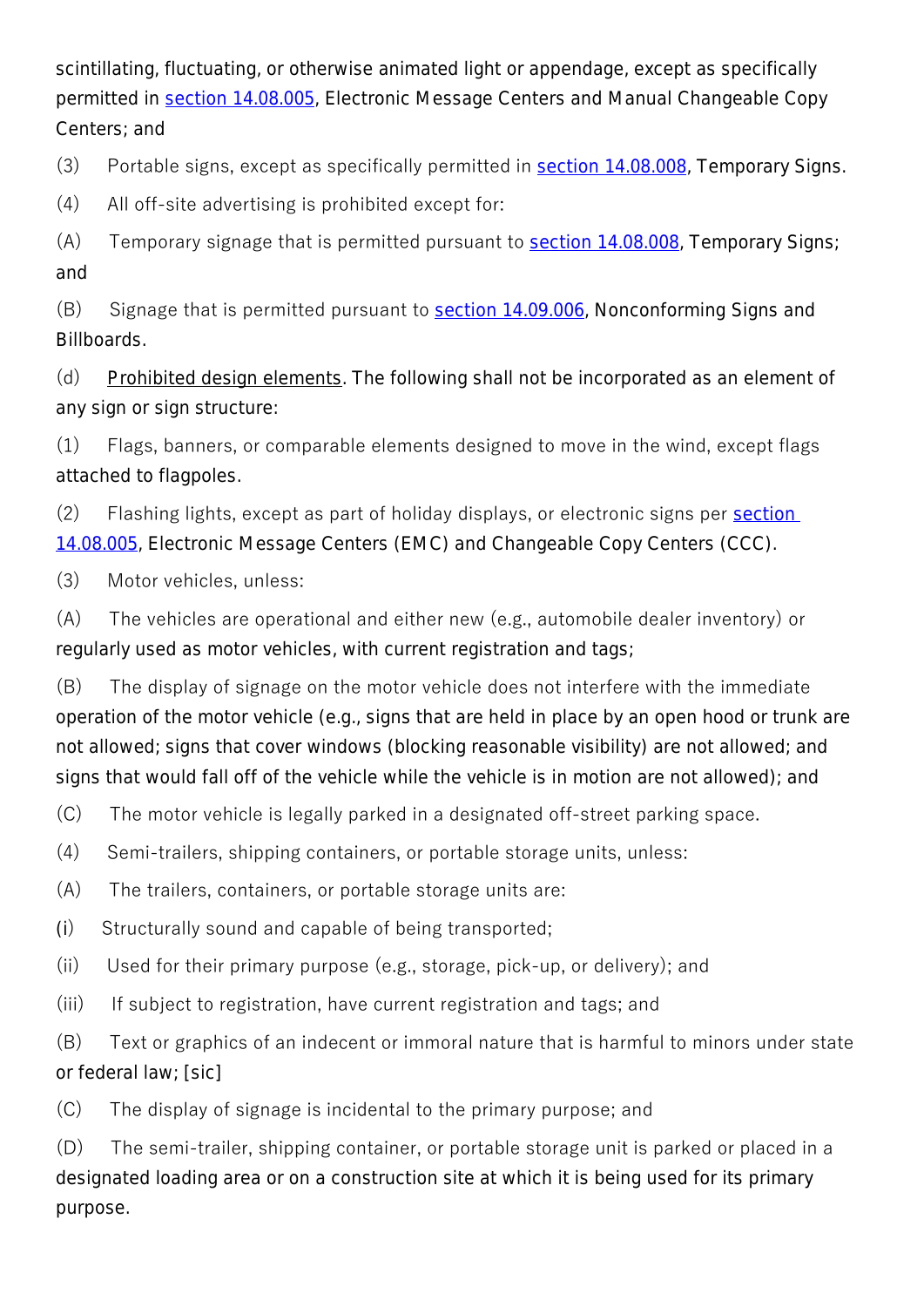(5) Spinning or moving parts.

(6) Unshielded bare light bulbs that are larger than C9 format or brighter than 50 lumens per bulb, except that neither neon tubing nor LED bulbs that compose an electronic message center display shall be considered a "bare light bulb" for the purposes of this standard (note that illumination of signs in any manner is subject to section 14.08.004, *Sign Illumination*, and electronic message centers are subject to section 14.08.005, *Electronic Message Centers and Manual Changeable Copy Centers*).

(7) Materials with a high degree of specular reflectivity, such as polished metal or mirrors, installed in a manner that creates substantial glare from headlights, streetlights, or sunlight. This prohibition does not include retro-reflective materials that comply with MUTCD criteria.

(e) Prohibited obstructions. In no event shall a sign obstruct:

(1) Building ingress or egress, including doors, egress windows, and fire escapes.

(2) Sidewalks, driveways, and alleys.

(3) Equipment, structures, or architectural elements that are related to public safety, building operations, or utility service (e.g., standpipes, fire hydrants, vents, and meters).

(4) Visibility to any traffic-control device or street sign from traffic lanes to which the traffic-control device or street sign is directed.

(5) A driver's ability to safely see all vehicular and pedestrian traffic.

(f) Prohibited mounts. In no event shall a sign mount, bracket, or obstruct:

(1) Building ingress or egress, including doors, egress windows, and fire escapes.

(2) Sidewalks, driveways, and alleys.

(3) Equipment, structures, or architectural elements that are related to public safety, building operations, or utility service (e.g., standpipes, fire hydrants, vents, and meters).

(4) Visibility to any traffic-control device or street sign from traffic lanes to which the traffic-control device or street sign is directed.

 $(g)$  Prohibited locations. In addition to applicable setback requirements and other restrictions of this article, no sign shall be located in or over public rights-of-way (which, in addition to streets, may include other sidewalks, parkways, retaining walls, utility poles, traffic-control devices, medians, and center islands that are within public rights-of-way), except:

(1) Projecting signs within the Downtown (DT) zoning district;

(2) Temporary or permanent signs posted by or under the authority of the city or governmental entity with jurisdiction over the right-of-way;

(3) Temporary signs posted in connection with authorized work within the right-of-way, as authorized or required by the city or governmental entity with jurisdiction over the right-of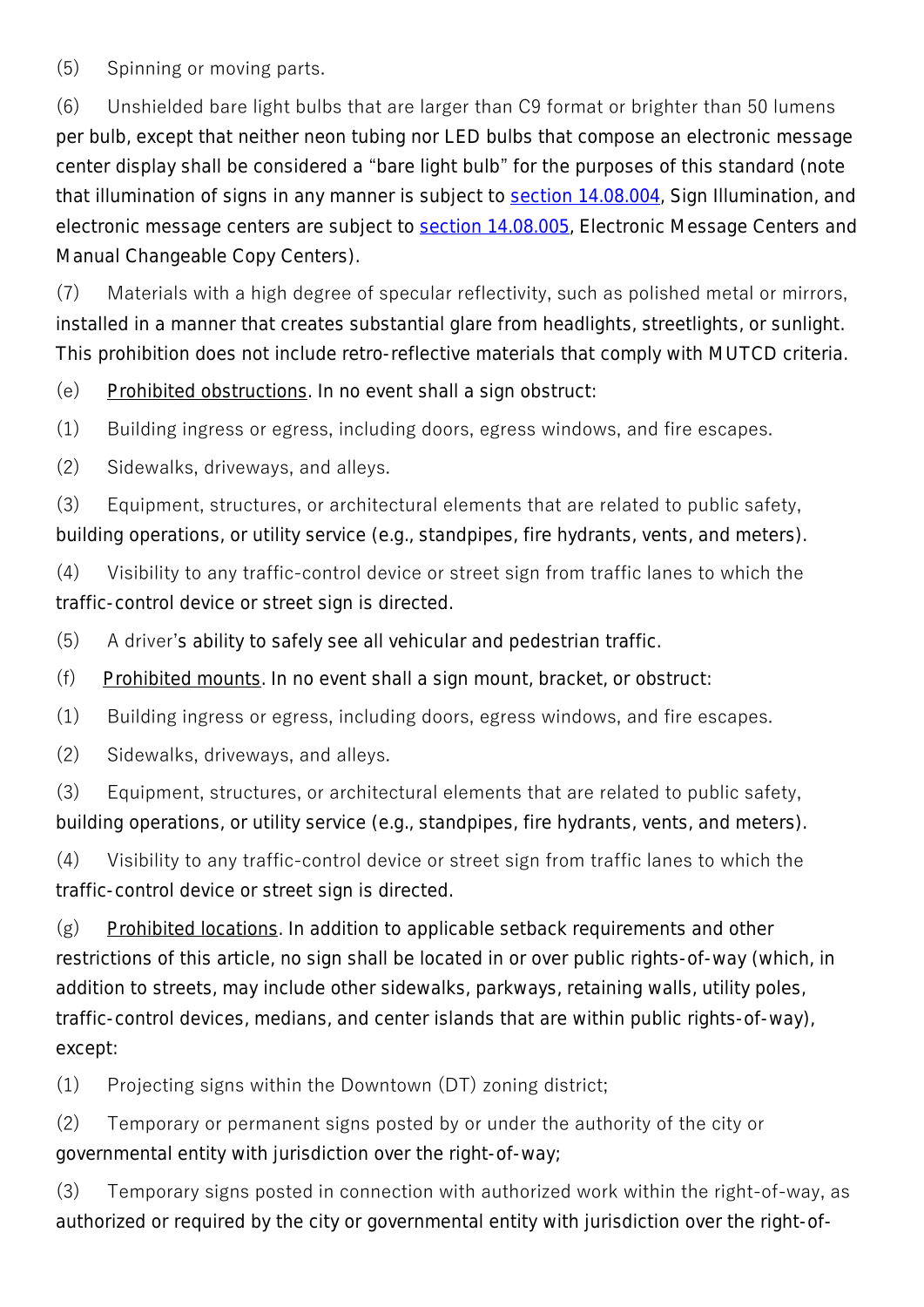way;

(4) Signs painted on or affixed to transit shelters and bus benches as authorized by the provider of the shelter or bench, but not extending beyond the physical structure of the shelter or bench; or

(5) Signs that are the subject of a revocable license agreement with the city, installed and maintained in accordance with the terms of that agreement.

(6) In locations that have less horizontal or vertical clearance from authorized communication or energized electrical power lines than the minimum clearance required by the laws of the State of Texas and the regulations duly promulgated by agencies thereof.

# **Sec. 14.08.004 Sign illumination**

(a) Generally. Illumination of signs using internal or external light sources is allowed only for permanent signage; in a nonresidential or mixed use zoning district (CU, DT, MU, NC, GC, LI, or HI); and subject to the provisions and limitations of this section.

(b) Wiring and electrical components. Junction boxes, conduits, switches, sensors, transformers, wires, and other electrical or electronic components used to illuminate signs shall be hidden from view and shall comply with article 3.04, *Electricity*.

(c) Off-site illuminance. No off-site light trespass allowed. If the installation of the best available technology to minimize light trespass is not completely successful, then the illuminance levels on horizontal or vertical planes resulting from on-site light sources shall not exceed 0.2 footcandles at the property line.

# (d) On-site illuminance.

(1) Parking lots and other spaces shall be illuminated as unobtrusively as possible while meeting the functional needs of circulation and safety. All pole-mounted lights located on or near the parking lot perimeter shall have full cut-off fixtures installed or shall be designed to prevent light trespass onto adjoining property. The average level of illumination within parking lots shall not exceed 2.0 footcandles.

(2) The average level of illumination for entrance drives for parking lots shall be 1.5 footcandles.

(3) The average level of illumination for building facades and service areas shall be 2.0 footcandles.

(4) The average level of illumination for front merchandise sales and display areas shall be 3.0 footcandles, while all other display areas shall be 2.0 footcandles.

(5) Foreground spaces, such as building entrances and outside seating areas, shall utilize lighting that defines the space without glare and not to exceed 5.0 footcandles.

(6) Pedestrian-level, bollard lighting not exceeding three feet in height, ground-mounted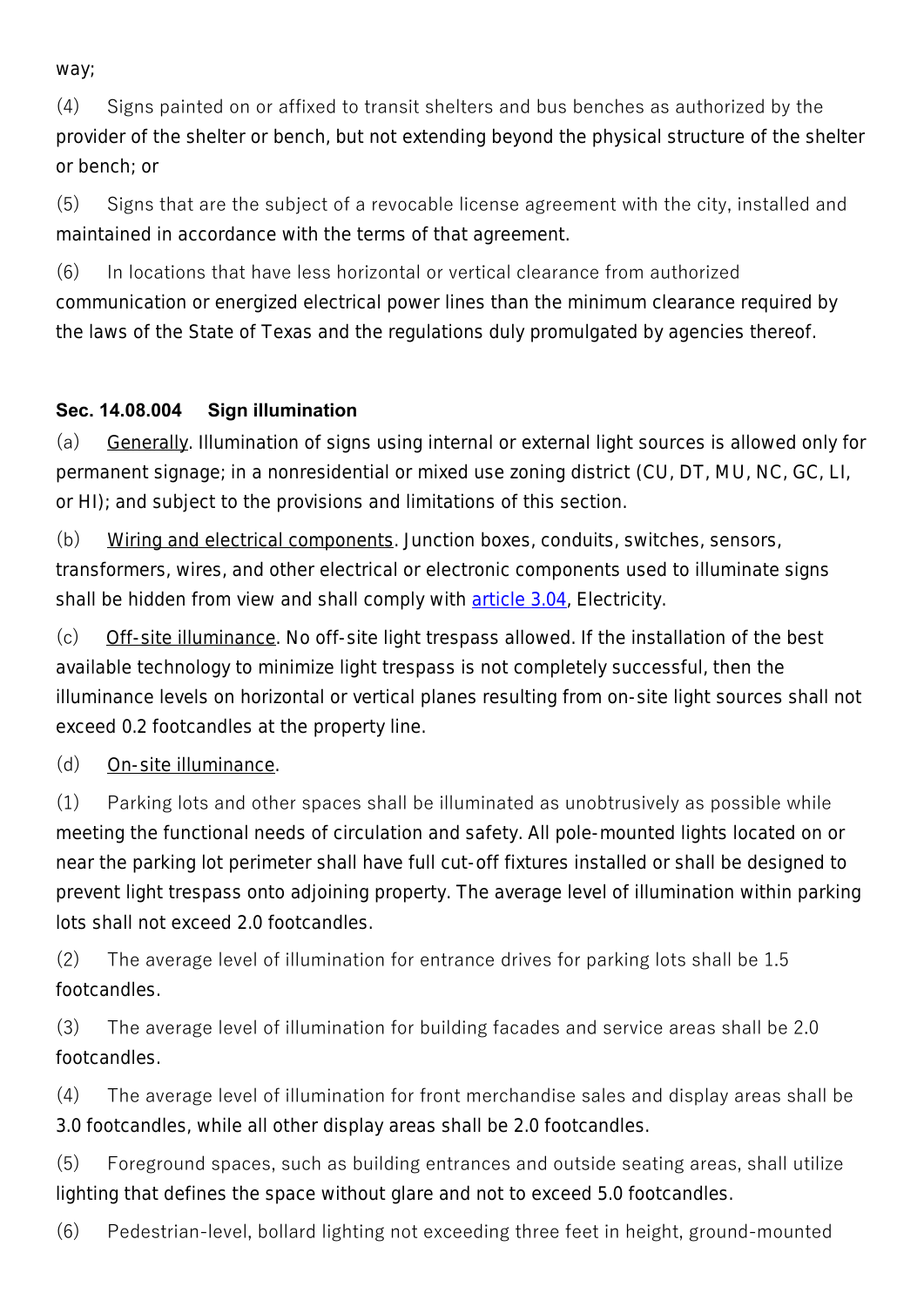lighting, or other low, glare-control fixtures mounted on landscape walls shall be used to light pedestrian sidewalks and walkways. Pedestrian areas shall be illuminated to a maximum of 1.0 footcandle. Pedestrian lighting required by this section shall meet all lighting standards contained elsewhere in this article.

(7) Service stations and other fueling facilities shall not exceed a maximum of 5.0 footcandles in the area immediately surrounding the fueling islands. The parking lots shall be illuminated as set out in subsection (d)(1), above. Drop-lens fixtures are prohibited, whether mounted under canopies or on poles. All light fixtures shall be recessed into overhead canopies.

(8) Sales lots where merchandise (including automobiles) are displayed at night shall not exceed a maximum of 5.0 footcandles.

# **Sec. 14.08.005 Electronic message centers (EMC) and changeable copy centers (CCC)**

(a) Generally. Electronic message centers (EMC) and changeable copy centers (CCC) signs must be:

(1) Permanent signage that conforms to the requirements of this article; and

- (2) Must meet all applicable Texas Department of Transportation standards.
- (b) Location.
- (1) EMCs are not allowed in residential zoning districts.

(2) EMCs are not allowed closer than 50 feet to residential zoning districts, existing singlefamily dwellings or duplex dwellings if the EMC display faces the residential property.

(c) Number of EMCs and CCCs.

(1) Not more than one sign per property shall contain an EMC or CCC.

(2) Ground signs or projecting signs that have two sign faces may include one EMC or manual changeable copy center per sign face. However, EMCs and CCCs shall not be installed upon the same sign structure.

(d) Enclosure required. EMCs and CCCs that are a component of ground signs, wall signs, or projecting signs shall be enclosed on all sides with a finish of brick, stone, stucco, finished metal, or other durable material that is used for that portion of surface of the sign face that is not an EMC or CCC, and the EMC or CCC appear to be either recessed into the frame or flush with it. The enclosure shall extend not less than 4 inches outward from the EMC display or CCC component on all sides.

(e) Design.

(1) Generally. EMCs or CCCs on ground signs, cabinet wall signs, or projecting signs shall be designed as an integral part of the sign. See figure 14.08.005(A), *Electronic Message*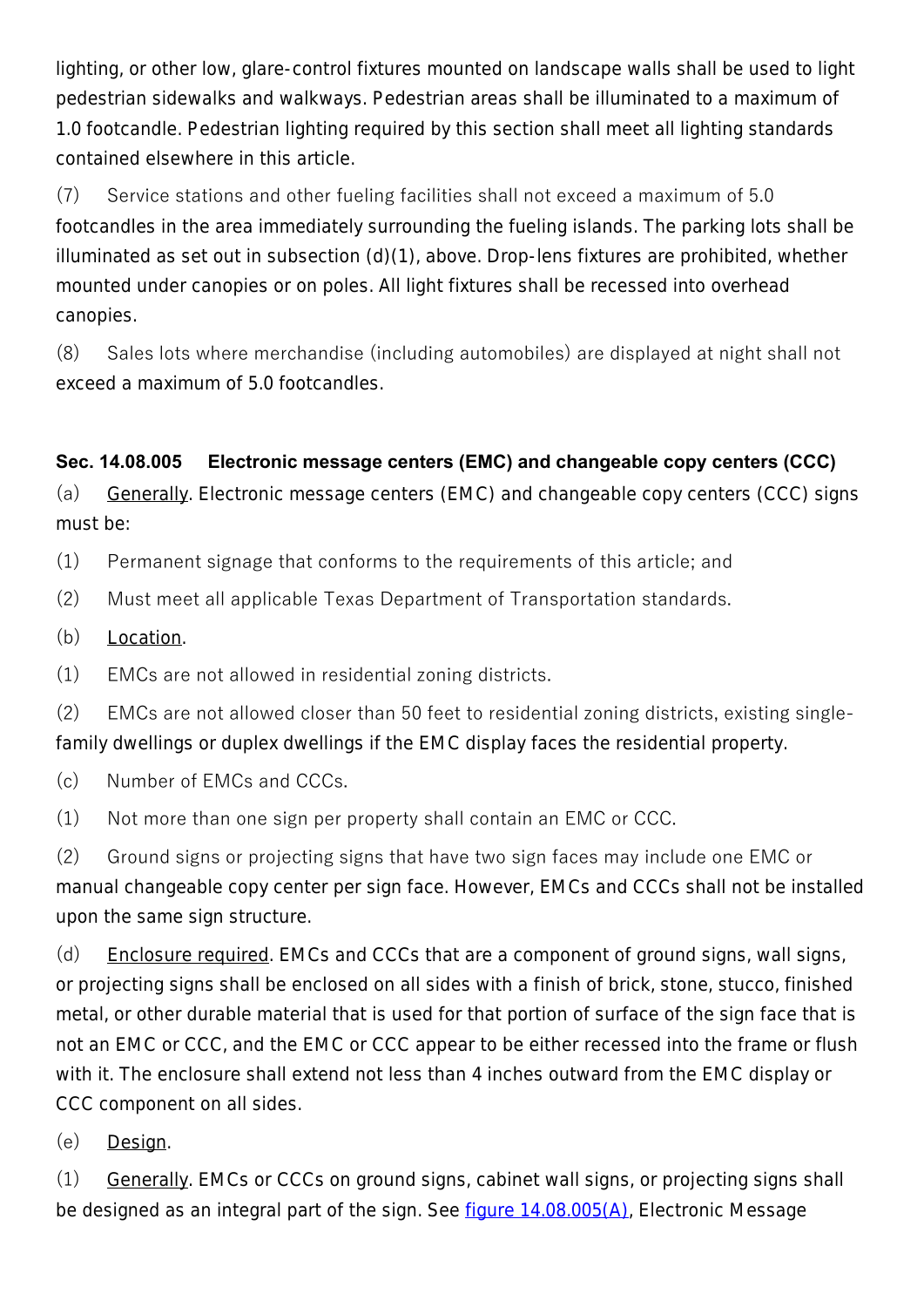*Center Design Requirements*, and figure 14.08.005(B), *Changeable Copy Center Design Requirements*.

(2) Size and proportions.

(A) An EMC or CCC that is incorporated into a ground sign shall not occupy more than 50 percent of the sign area of the sign into which it is incorporated.

(B) An EMC or CCC that is incorporated into a projecting sign or wall sign shall not exceed the 50 percent of the sign area of the sign into which it is integrated.

(C) An EMC that is displayed through a building window is exempt from this subsection (e) and subsection (f)(1), but its sign area shall not exceed six square feet.

**Figure 14.08.005(A). Electronic Message Center Design Requirements**



**Figure 14.08.005(B). Changeable Copy Center Design Requirements**



Note: EMCs and manual changeable copy signs may be internally illuminated if they use opaque inserts with translucent letters, numbers, or symbols, as displayed by "A" above. These signs shall not be internally illuminated if they use clear or translucent inserts with opaque or translucent letters, numbers, or symbols, as displayed by "B" above.

(3) Maximum pixel pitch for EMCs. The pixel pitch of an EMC shall not be greater than 19 mm.

(4) Brightness.

(A) EMCs shall be equipped with ambient light sensors and programmed to automatically dim when ambient light levels drop.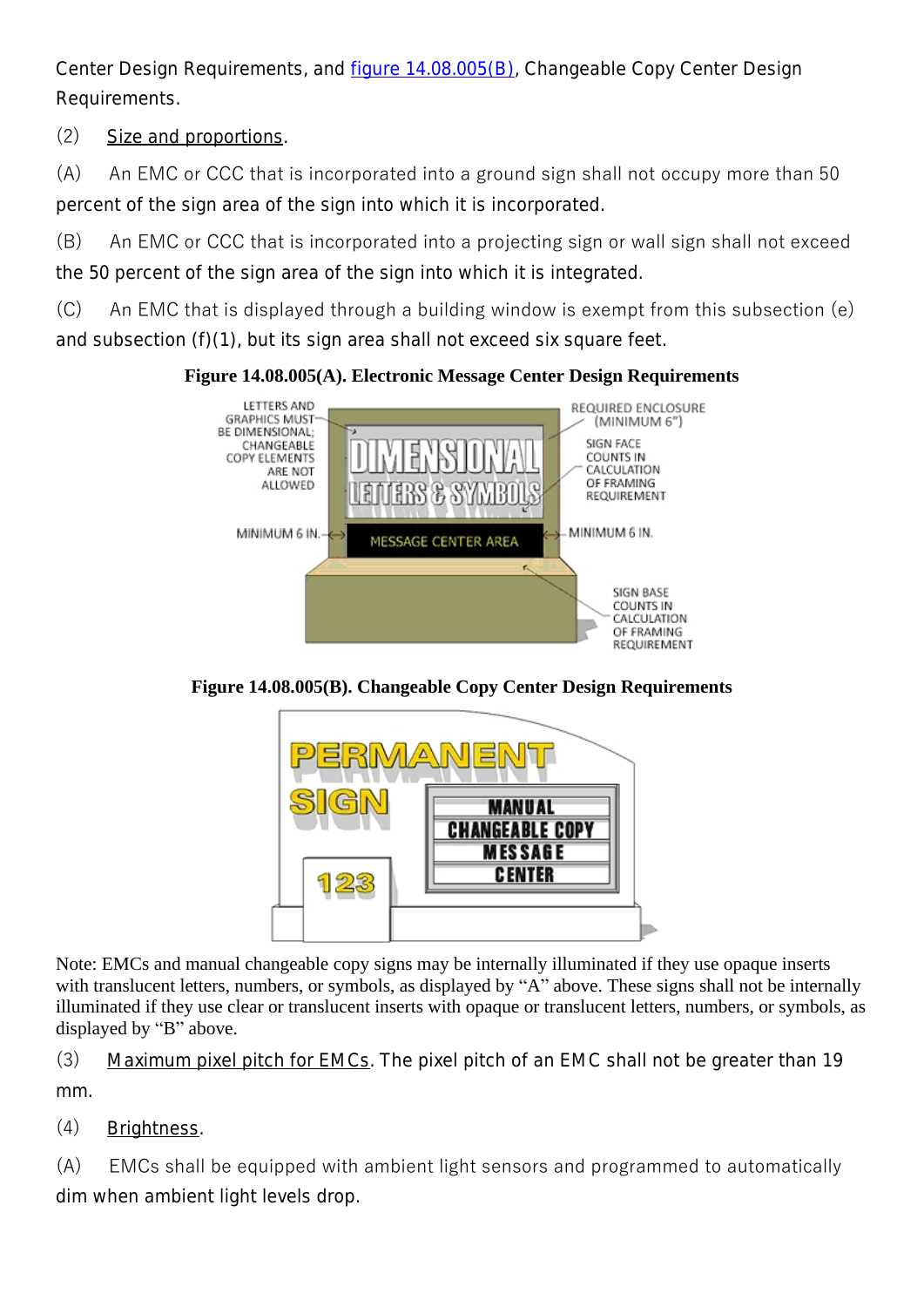(B) The maximum brightness of an EMC or internally illuminated CCC shall be calibrated with the on-site and off-site illumination requirements of section 14.08.004, *Sign Illumination*.

(f) EMC operation. EMCs shall be programmed, maintained, and/or operated as follows:

(1) EMCs shall display only static images (messages and/or graphics without motion, flashing, animation, or frame effects).

(2) Images shall be displayed for a period of not less than eight seconds.

(3) If the EMC is damaged or malfunctions such that image data is not properly displayed the EMC shall automatically turn off.

(g) Sign permits. A sign permit is required for an EMC or a CCC. See section 14.12.005, *Sign Permits*.

# **Sec. 14.08.006 Off-site advertising and billboard regulations**

(a) Generally. Off-site advertising is prohibited within the municipal limits of the city with the exception of billboards that are located only in the specific locations as designated in subsection (b).

(b) Designated billboard locations.

(1) Interstate billboards. Billboards along the I-27 Interstate Corridor are permitted if the proposed billboard:

(A) Is to be located on a property directly fronting I-27;

(B) Conforms to 23 U.S. Code section 131, *Control of Outdoor Advertising*, and all Federal Highway Administration standards;

- (C) Has a maximum height of 70 feet;
- (D) Is to be located at least 1,500 feet from an existing billboard; and
- (E) Is granted a permit per section 14.12.001, *Billboard Permit*.

(2) State highway billboards. Billboards are permitted along state highway corridors if the billboard:

(A) Is to be located on a property directly fronting a state highway;

 $(B)$  Conforms to title 43, chapter 21, division 1 [title 43, part 1, chapter 21], of the Texas Administrative Code and all Texas Department of Transportation requirements.

- (C) Has a maximum height of 35 feet;
- (D) Is to be located at least 1,500 feet from an existing billboard;
- (E) Is to be located in the CU, GC, LI, or HI zoning district; and
- (F) Is granted a permit per section 14.12.001, *Billboard Permit*.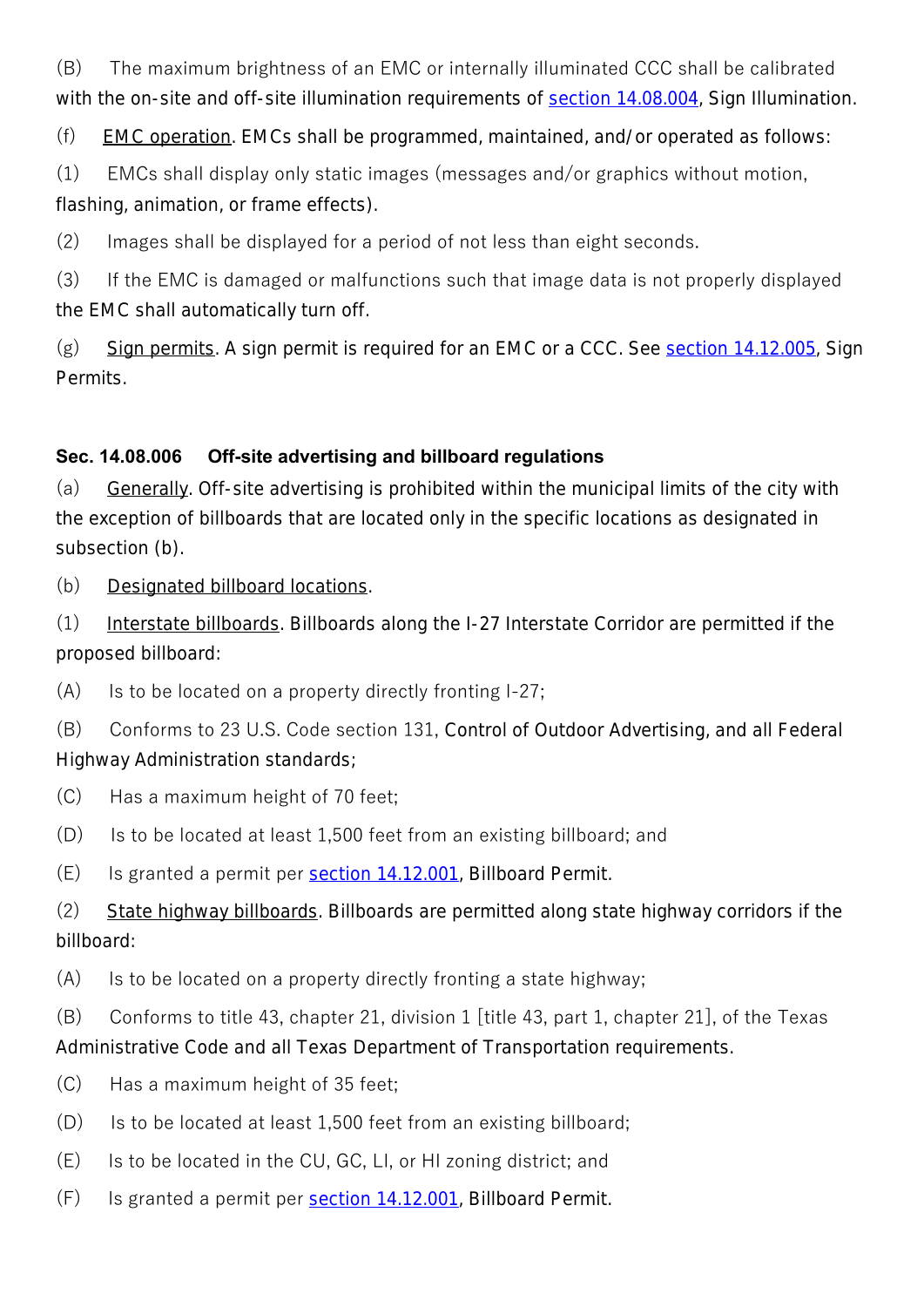(3) Existing billboards. Existing billboards are permitted to operate as a nonconforming billboard if they continue to be in conformance with section 14.09.006, *Nonconforming Signs and Billboards*.

#### **Sec. 14.08.007 Permanent sign standards**

Permanent signs are subject to the standards set out in this section and the procedures of section 14.13.004 [section 14.12.005], *Sign Permits*.



|                               | <b>Zoning District</b>                                         |                                                                                    |
|-------------------------------|----------------------------------------------------------------|------------------------------------------------------------------------------------|
| <b>Sign Type and Standard</b> | <b>Rural and Residential Districts</b><br>(RA, SR, MR, MF, MH) | Nonresidential and Mixed Use<br>Districts (CU, DT, MU, NC, GC, LI,<br>$\mathbf{H}$ |
| Wall Signs <sup>1</sup>       |                                                                |                                                                                    |

#### **Table 14.08.007. Permanent Sign Standards**

**Wall Signs**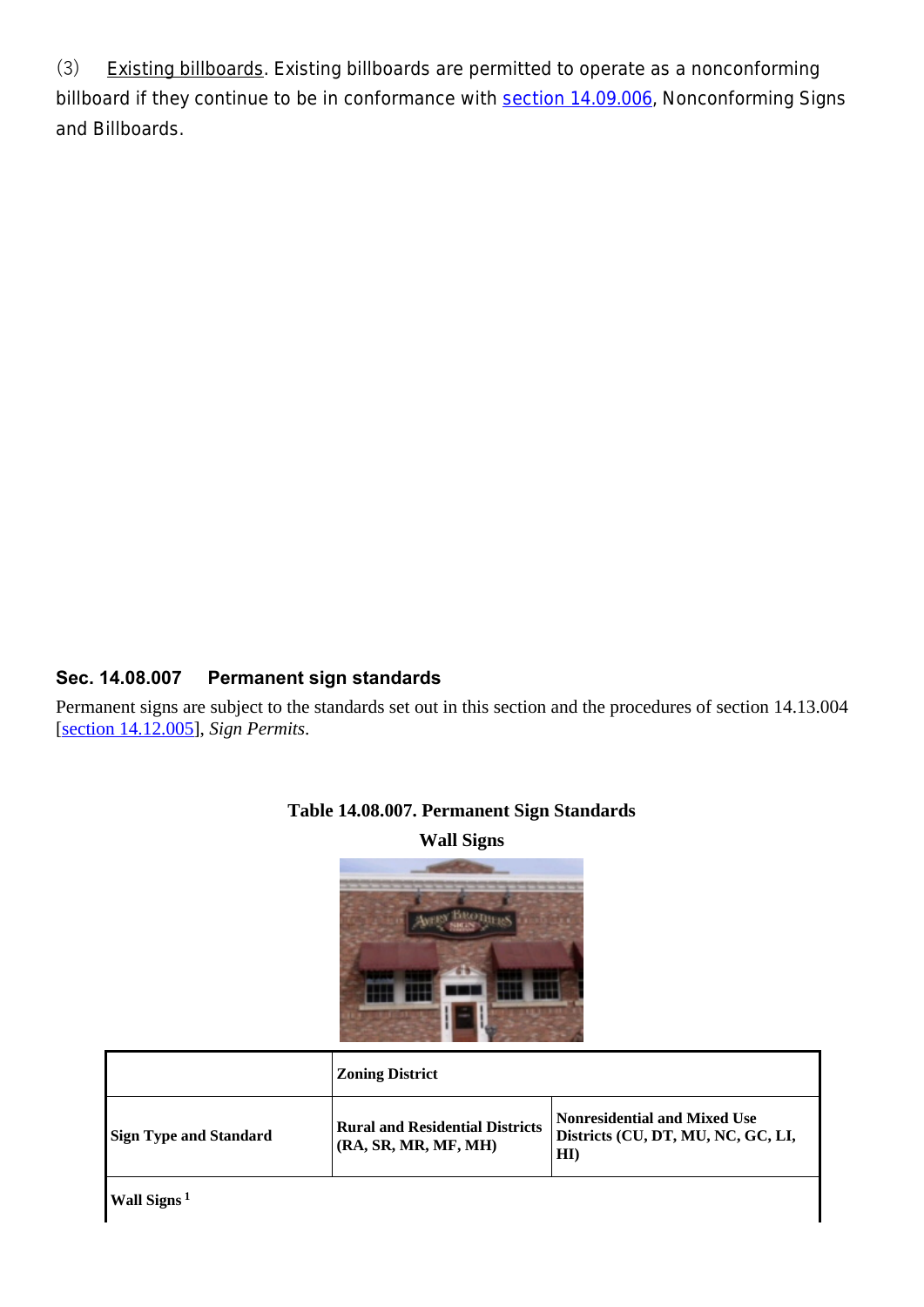| Maximum number        | 1 per building facade | One sign for each side a building faces a<br>public street                                                                                                                                          |
|-----------------------|-----------------------|-----------------------------------------------------------------------------------------------------------------------------------------------------------------------------------------------------|
| Maximum sign area $2$ | 2 square feet         | Two square feet per lineal foot of street<br>frontage; should the property in question<br>have less than 25 feet of linear street<br>footage then the maximum sign area<br>shall be 50 square feet. |
| Sign permit required  | Yes                   | Yes                                                                                                                                                                                                 |

**Projecting Signs**



|                               | <b>Zoning District</b>                                            |                                                                                  |
|-------------------------------|-------------------------------------------------------------------|----------------------------------------------------------------------------------|
| <b>Sign Type and Standard</b> | <b>Rural and Residential</b><br>Districts (RA, SR, MR, MF,<br>MH) | <b>Nonresidential and Mixed Use</b><br>Districts (CU, DT, MU, NC, GC, LI,<br>HI) |
| <b>Projecting Signs</b>       |                                                                   |                                                                                  |
| Maximum number                |                                                                   | 1 per principal public entrance                                                  |
| Maximum sign area             | Prohibited sign type                                              | 6 square feet                                                                    |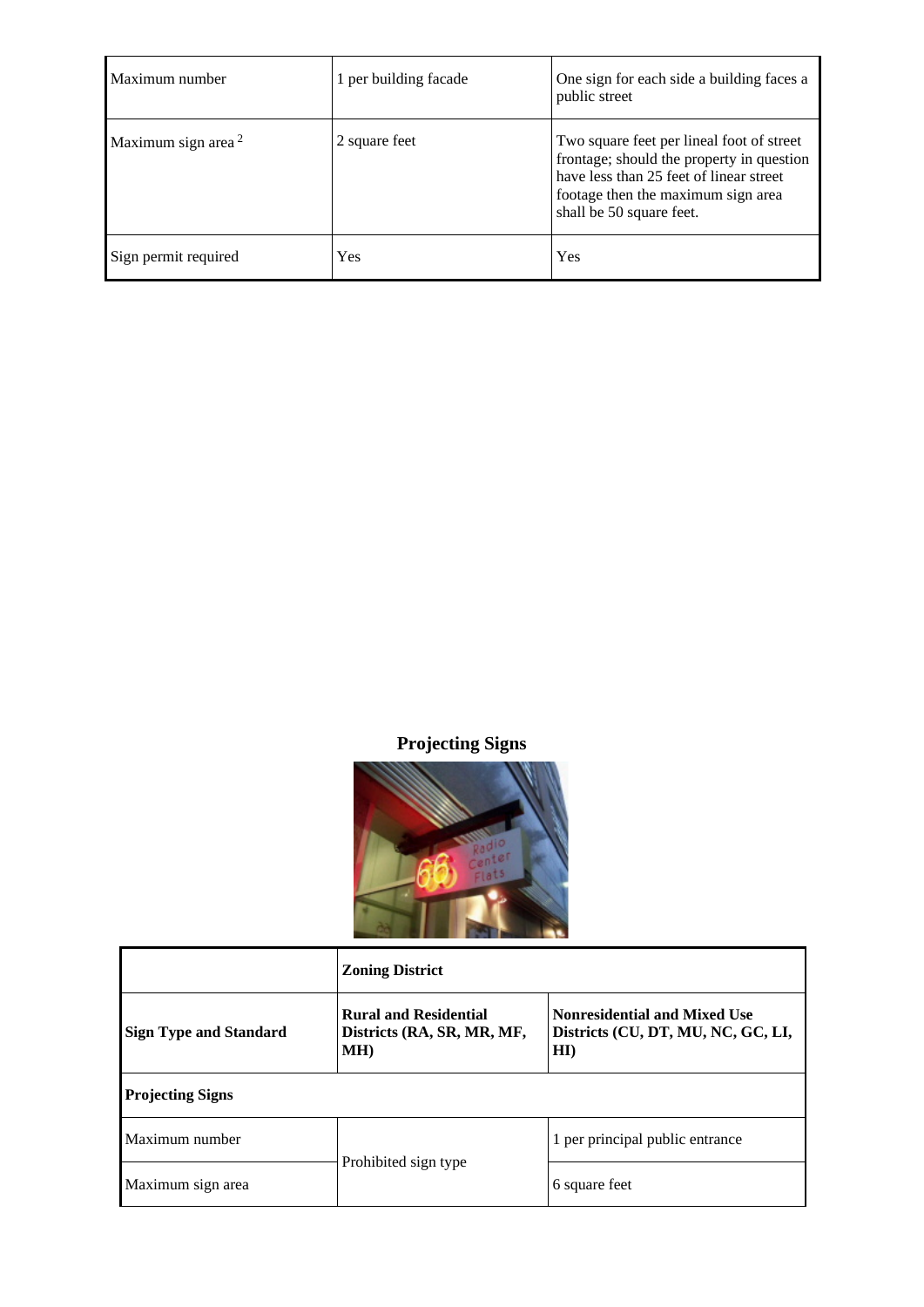| Minimum sign clearance                   | 8 feet above grade |
|------------------------------------------|--------------------|
| Maximum distance from<br>building facade | 6 feet             |
| Sign permit required                     | Yes                |

**Pole Sign**



|                               | <b>Zoning District</b>                                            |                                                                                  |
|-------------------------------|-------------------------------------------------------------------|----------------------------------------------------------------------------------|
| <b>Sign Type and Standard</b> | <b>Rural and Residential</b><br>Districts (RA, SR, MR, MF,<br>MH) | <b>Nonresidential and Mixed Use</b><br>Districts (CU, DT, MU, NC, GC, LI,<br>HI) |
| <b>Pole Sign</b>              |                                                                   |                                                                                  |
| Maximum number                |                                                                   | 1 per building $3$                                                               |
| Maximum height                | Prohibited sign type                                              | $36$ feet $4$                                                                    |
| Maximum width                 |                                                                   | 18 feet                                                                          |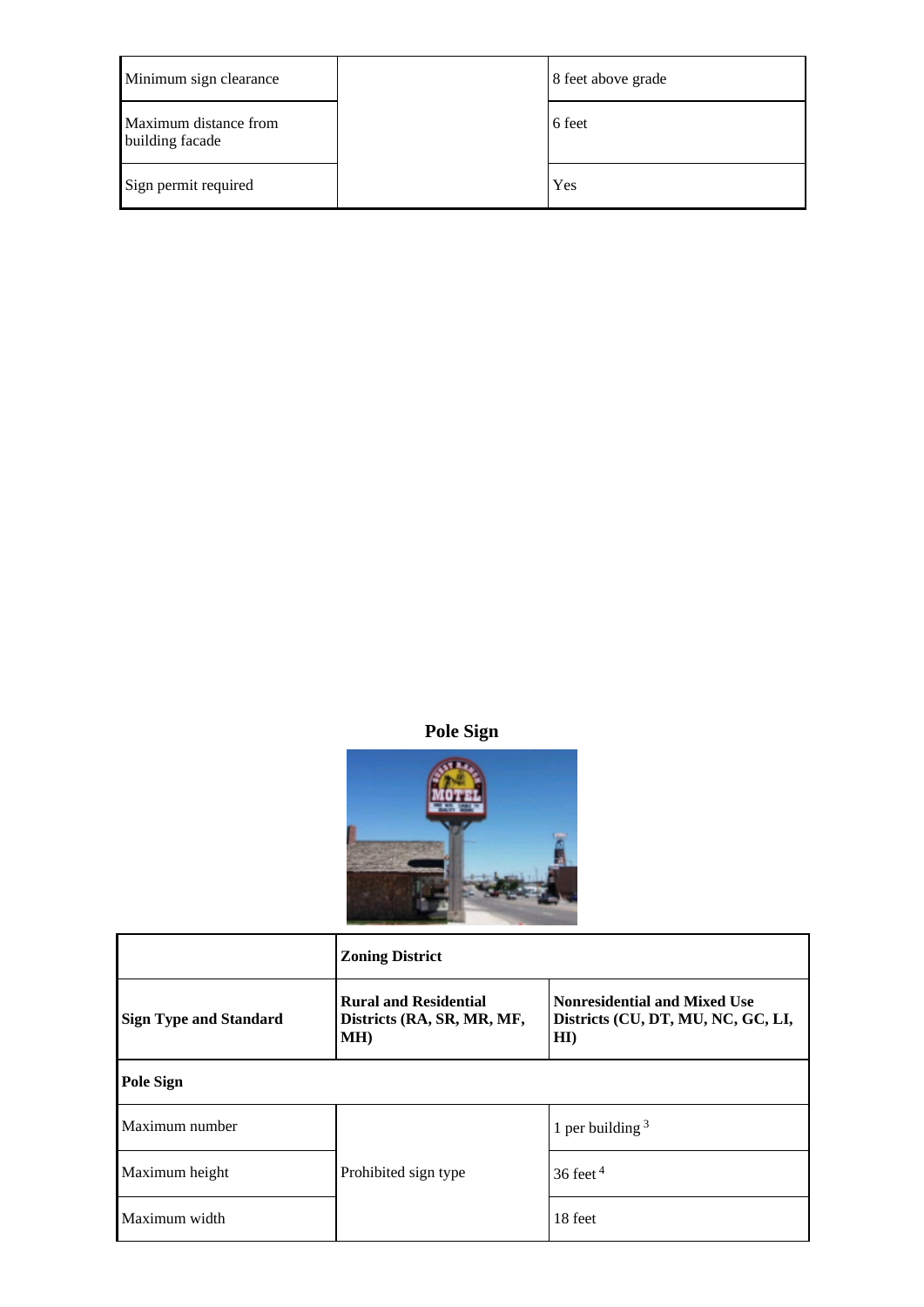| Sign permit required |  | Υes |
|----------------------|--|-----|
|----------------------|--|-----|

# **Monument Sign**



|                               | <b>Zoning District</b>                                         |                                                                                  |
|-------------------------------|----------------------------------------------------------------|----------------------------------------------------------------------------------|
| <b>Sign Type and Standard</b> | <b>Rural and Residential Districts</b><br>(RA, SR, MR, MF, MH) | <b>Nonresidential and Mixed Use</b><br>Districts (CU, DT, MU, NC, GC, LI,<br>HI) |
| Monument Sign <sup>5</sup>    |                                                                |                                                                                  |
| Maximum number                |                                                                | 1 per building $3$                                                               |
| Maximum height                | Prohibited sign type <sup>6</sup>                              | 10 feet                                                                          |
| Maximum width                 |                                                                | 24 feet                                                                          |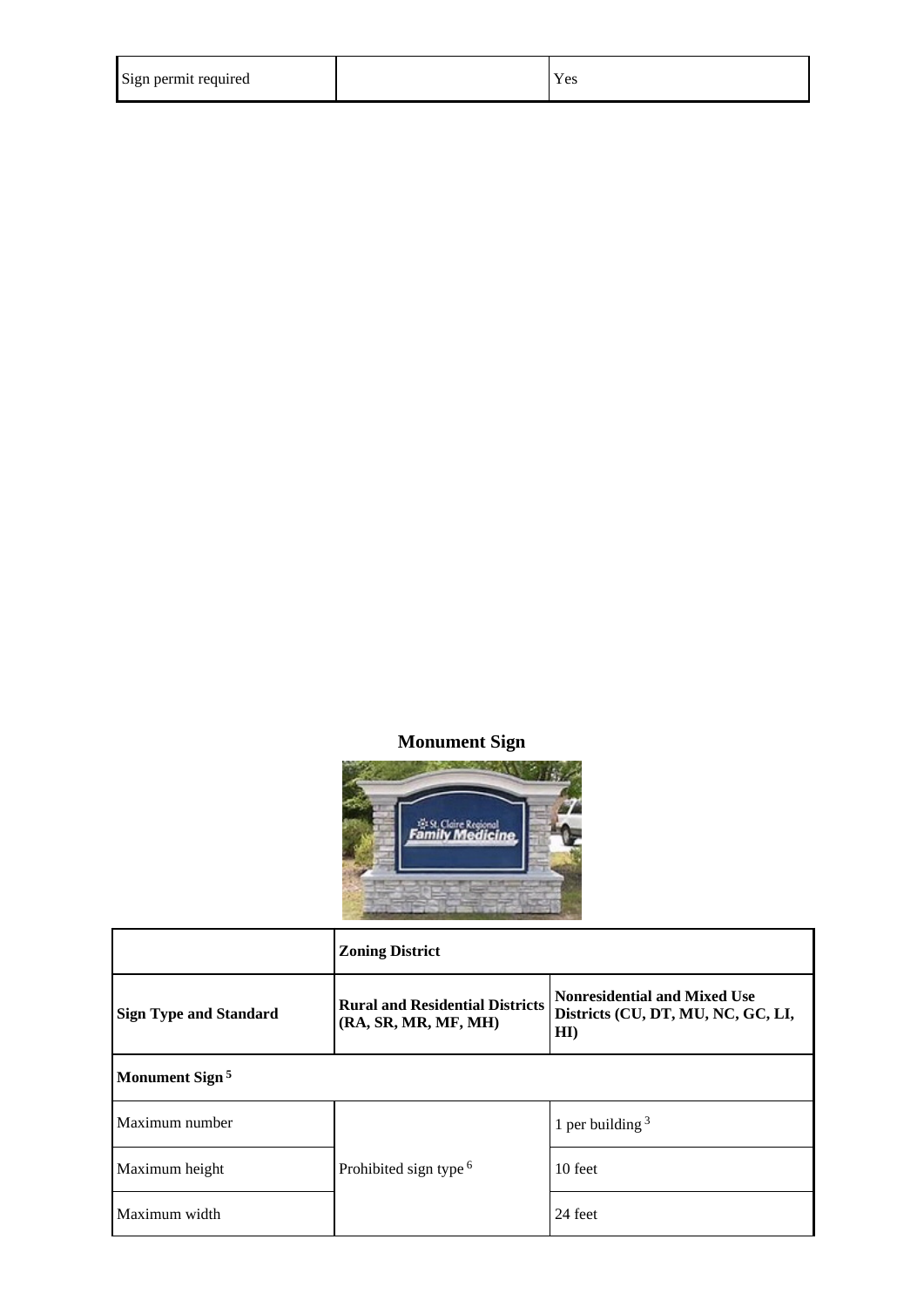| Sign permit required |  | Yes |
|----------------------|--|-----|
|----------------------|--|-----|

Notes:

1 Other than as designated in note #2 below, wall signs are only permitted in the rural and residential zoning districts in conjunction with a land use designated as a commercial use of the home per table 14.03.003, *Residential Uses by Zoning District*.

2 As it pertains to maximum sign area regulations for wall signs, properties in the MF zoning district shall follow the regulations as set forth in the nonresidential and mixed use districts.

3 A lot may either have a pole sign or a monument sign but not both.

4 Pole signs which are oriented towards I-27 traffic and are on properties adjacent to the I-27 right-of-way are permitted a maximum height of 70 feet.

5 Properties in the MF zoning district shall follow the regulations as set forth in the nonresidential and mixed use districts as it pertains to the installation of monument signs.

6 One monument sign, meeting the size requirements of the nonresidential and mixed use district regulations and that is placed along an entrance roadway into a legal, recorded, multi-lot, multi-sectioned, or master-planned subdivision shall be permitted within the SR district.

#### **Sec. 14.08.008 Temporary sign standards**

- (a) Location. A temporary sign shall not be located on a public right-of-way.
- (b) Permits. Temporary signs do not require a permit.
- (c) Standards.

(1) The administrator has the authority to remove any temporary signage that does not meet any and all of the requirements of this article.

(2) Temporary signs are divided into three different types of signage: banner, flag, and stake signs, each of which has specific requirements per table 14.08.008, *Temporary Sign Standards*.

- (3) Additional banner sign standards.
- (A) Banner signs must be affixed, mounted, and/or secured to a building.

(B) Banner signs may not be affixed to any other permanent or temporary structure, motor vehicle or fixture.

(d) Procedures. See section 14.12.005, *Sign Permits*.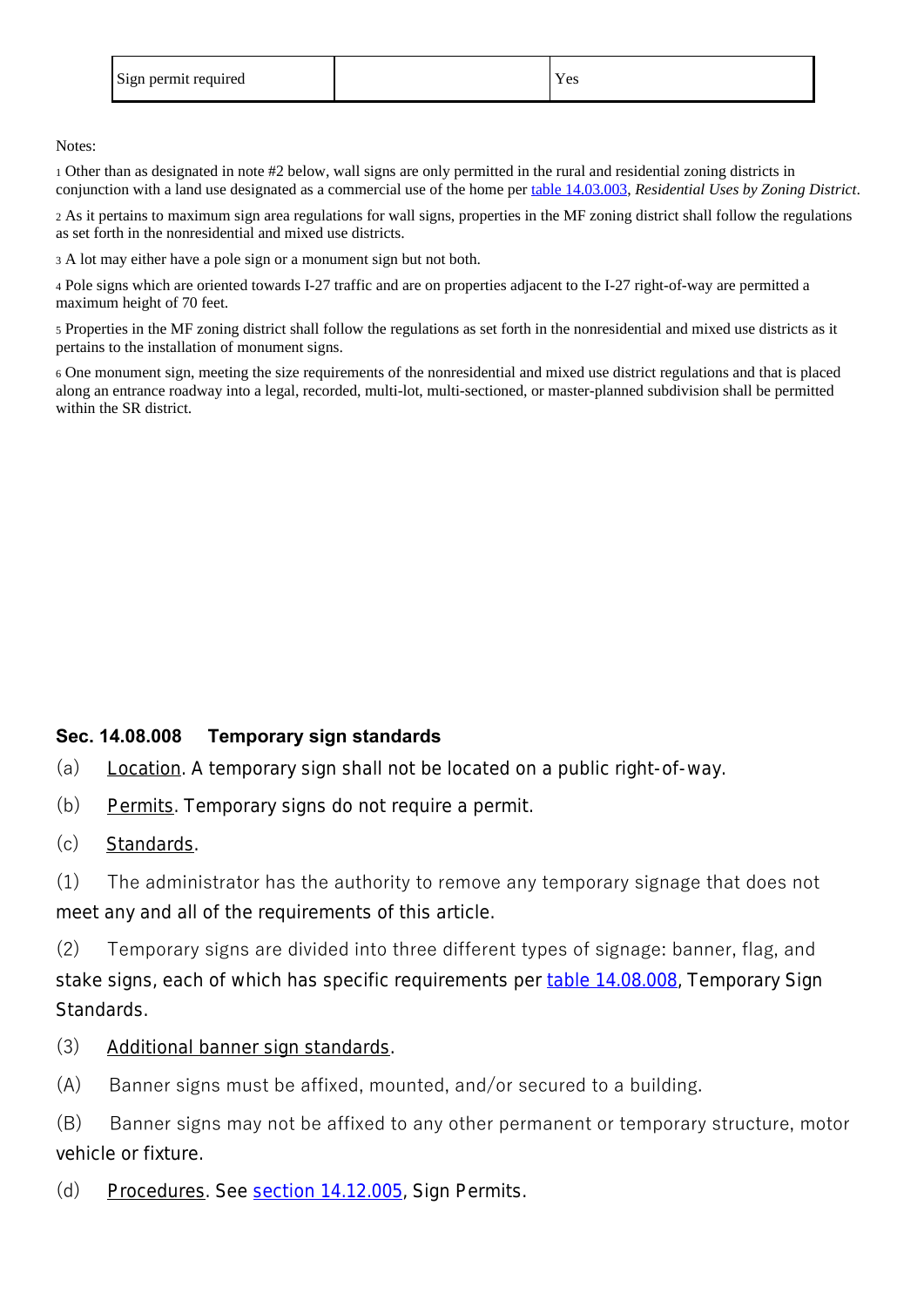# **Table 14.08.008. Temporary Sign Standards Banner Sign**



| <b>Sign Type and Standard</b> | <b>Zoning District</b>                                                       |                                                                                  |
|-------------------------------|------------------------------------------------------------------------------|----------------------------------------------------------------------------------|
|                               | <b>Rural and Residential Districts (RA,</b><br>SR, MR, MF, MH)               | <b>Nonresidential and Mixed Use</b><br>Districts (CU, DT, MU, NC, GC, LI,<br>H I |
| <b>Banner Sign</b>            |                                                                              |                                                                                  |
| Maximum number                | 1 double-faced, or 2 single-faced,<br>signs per auto access to a development | 1 per 600 linear feet (lf) of street<br>frontage                                 |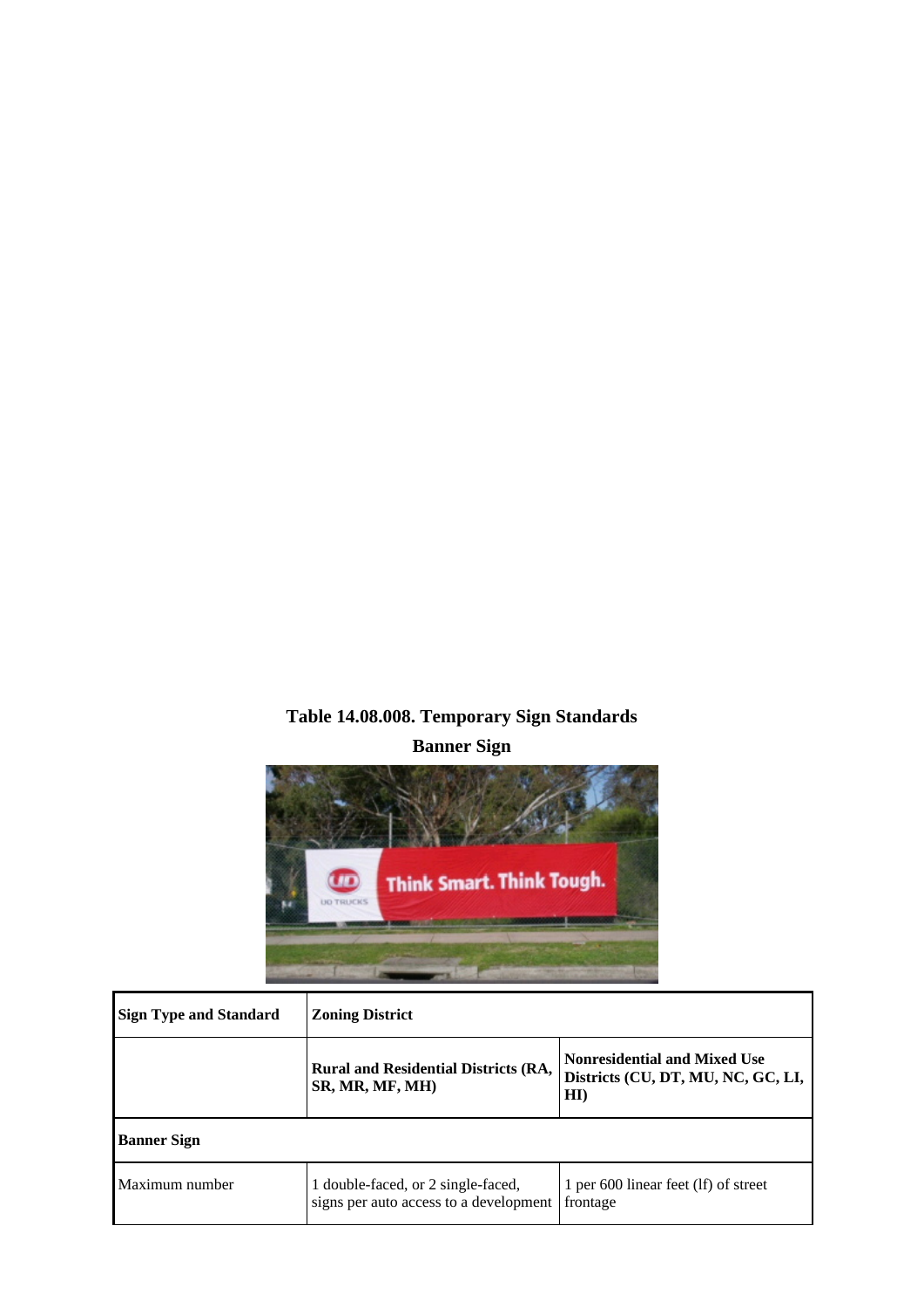| Maximum sign area   | $60$ sf.                                                                                           | 1 sf. per lf. of street frontage, not to<br>exceed 150 sf.     |
|---------------------|----------------------------------------------------------------------------------------------------|----------------------------------------------------------------|
| Maximum sign height | 6 ft.                                                                                              | 18 ft.                                                         |
| Display periods     | 30 days, with not less than 30 days<br>between display periods and more than<br>two times annually | 30 days, with not less than 30 days<br>between display periods |

**Flag Sign**



| <b>Sign Type and Standard</b> | <b>Zoning District</b>                                         |                                                                                  |
|-------------------------------|----------------------------------------------------------------|----------------------------------------------------------------------------------|
|                               | <b>Rural and Residential Districts (RA,</b><br>SR, MR, MF, MH) | <b>Nonresidential and Mixed Use</b><br>Districts (CU, DT, MU, NC, GC, LI,<br>HI) |
| <b>Flag Sign</b>              |                                                                |                                                                                  |
| Maximum allowed               |                                                                | One every ten yards; maximum of 5                                                |
| Maximum height                | Prohibited sign type                                           | $12$ ft.                                                                         |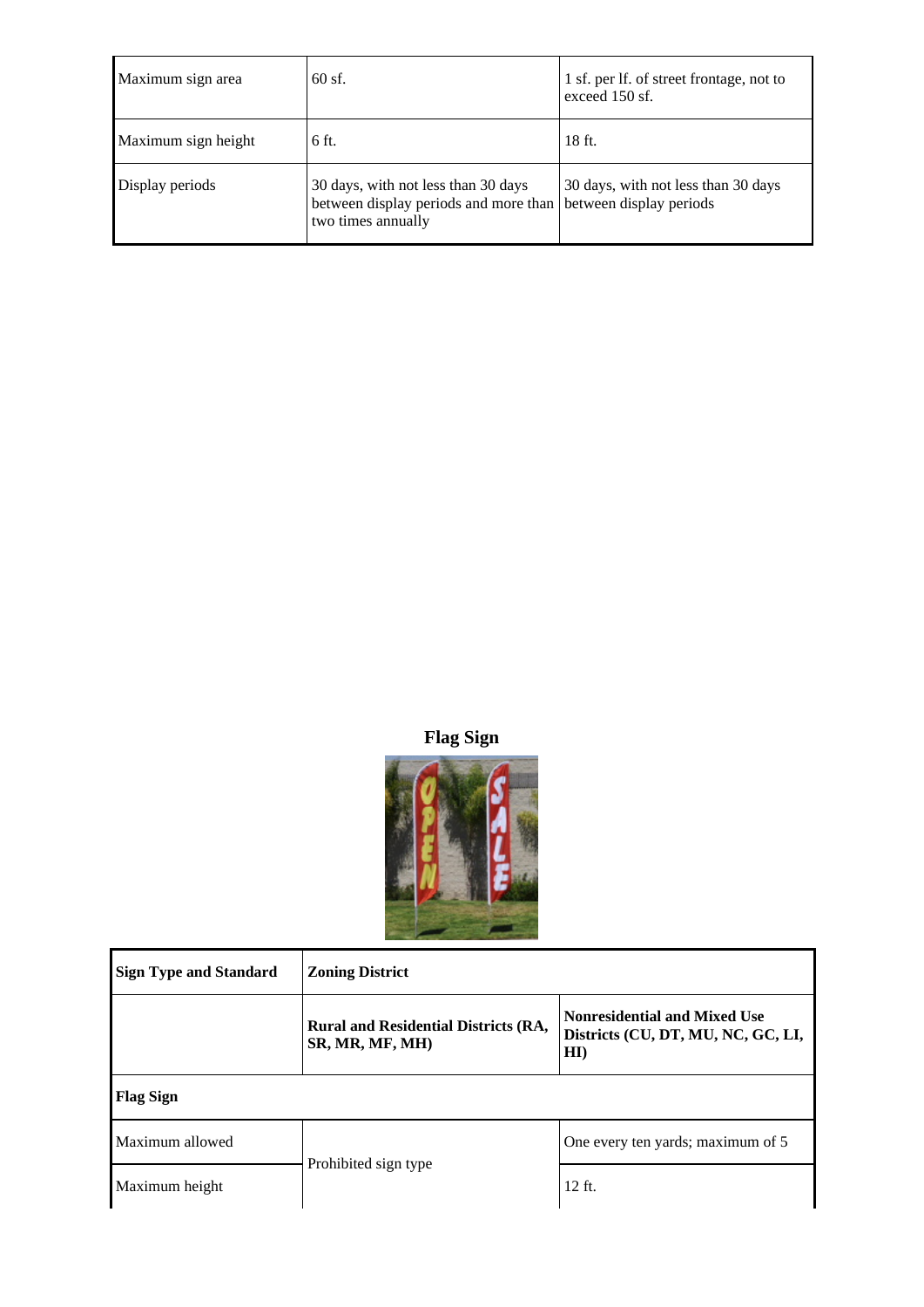| Display periods | 30 days, with not less than 30 days |
|-----------------|-------------------------------------|
|                 | between display periods             |

# **Stake Sign**



| <b>Sign Type and Standard</b> | <b>Zoning District</b>                                         |                                                                                  |  |
|-------------------------------|----------------------------------------------------------------|----------------------------------------------------------------------------------|--|
|                               | <b>Rural and Residential Districts (RA,</b><br>SR, MR, MF, MH) | <b>Nonresidential and Mixed Use</b><br>Districts (CU, DT, MU, NC, GC, LI,<br>HI) |  |
| <b>Stake Sign</b>             |                                                                |                                                                                  |  |
| Maximum allowed               | Not applicable                                                 | One every ten yards; maximum of 5                                                |  |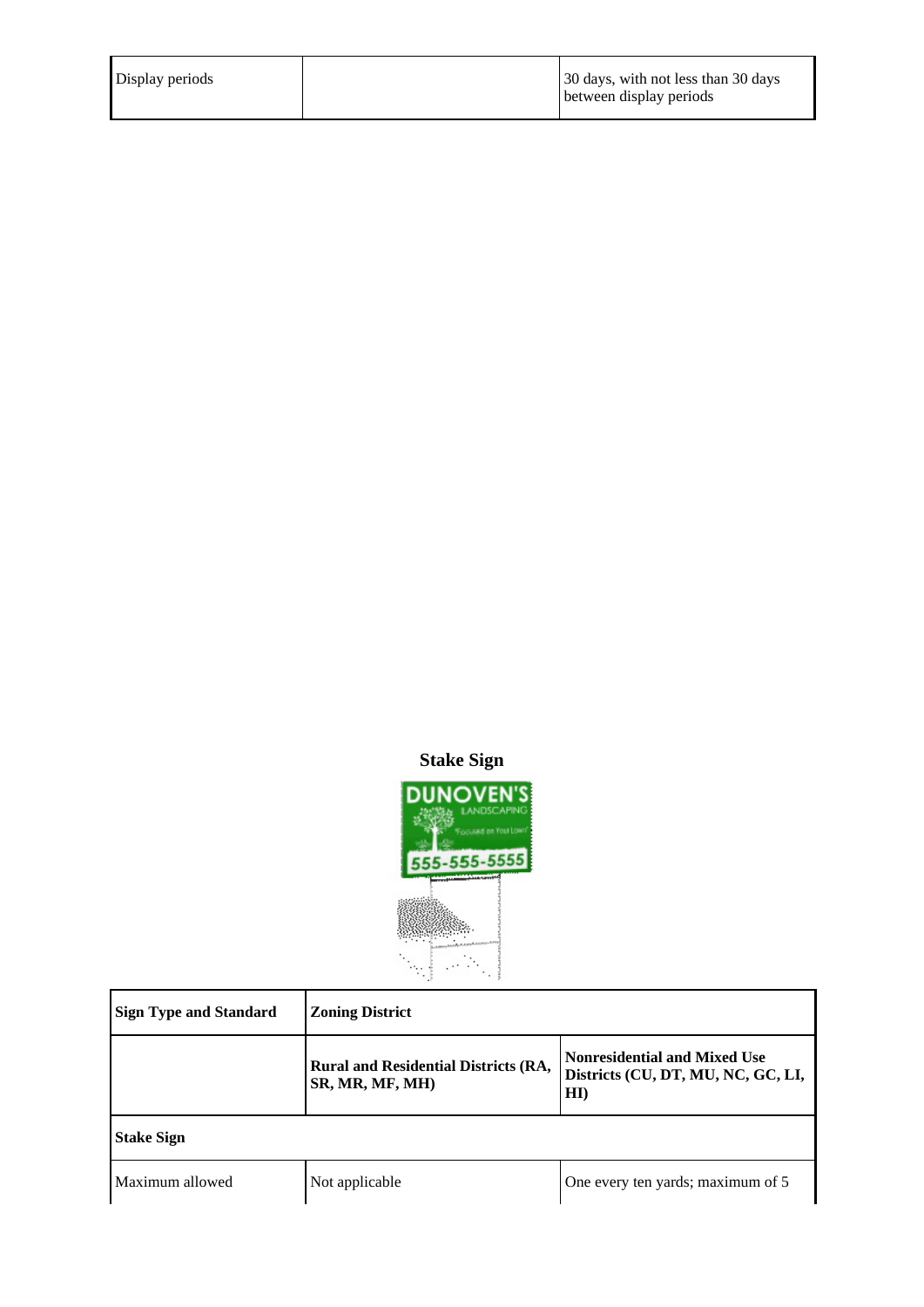| Display periods   | Not applicable | 30 days, with not less than 30 days<br>between display periods |
|-------------------|----------------|----------------------------------------------------------------|
| Maximum sign area | $6$ sf.        | 9 sf.                                                          |
| Maximum height    | 4 ft.          | 4 ft.                                                          |

## **Sec. 14.08.009 Master sign program**

(a) Purpose. The purpose of a master sign program is to allow for a unified presentation of signage throughout parcels proposed for development, as well as flexibility to provide for unique environments.

(b) Applicability. The master sign program alternative is applicable to a single-tenant development that exceeds 25,000 square feet of gross floor area or a multi-tenant development that exceeds 10,000 square feet of gross floor area in the following zoning districts:

- (1) College and University (CU);
- (2) General Commercial (GC);
- (3) Light Industrial (LI); or
- (4) Heavy Industrial (HI).
- (c) Approval criteria. The administrator may approve a master sign program for a multi-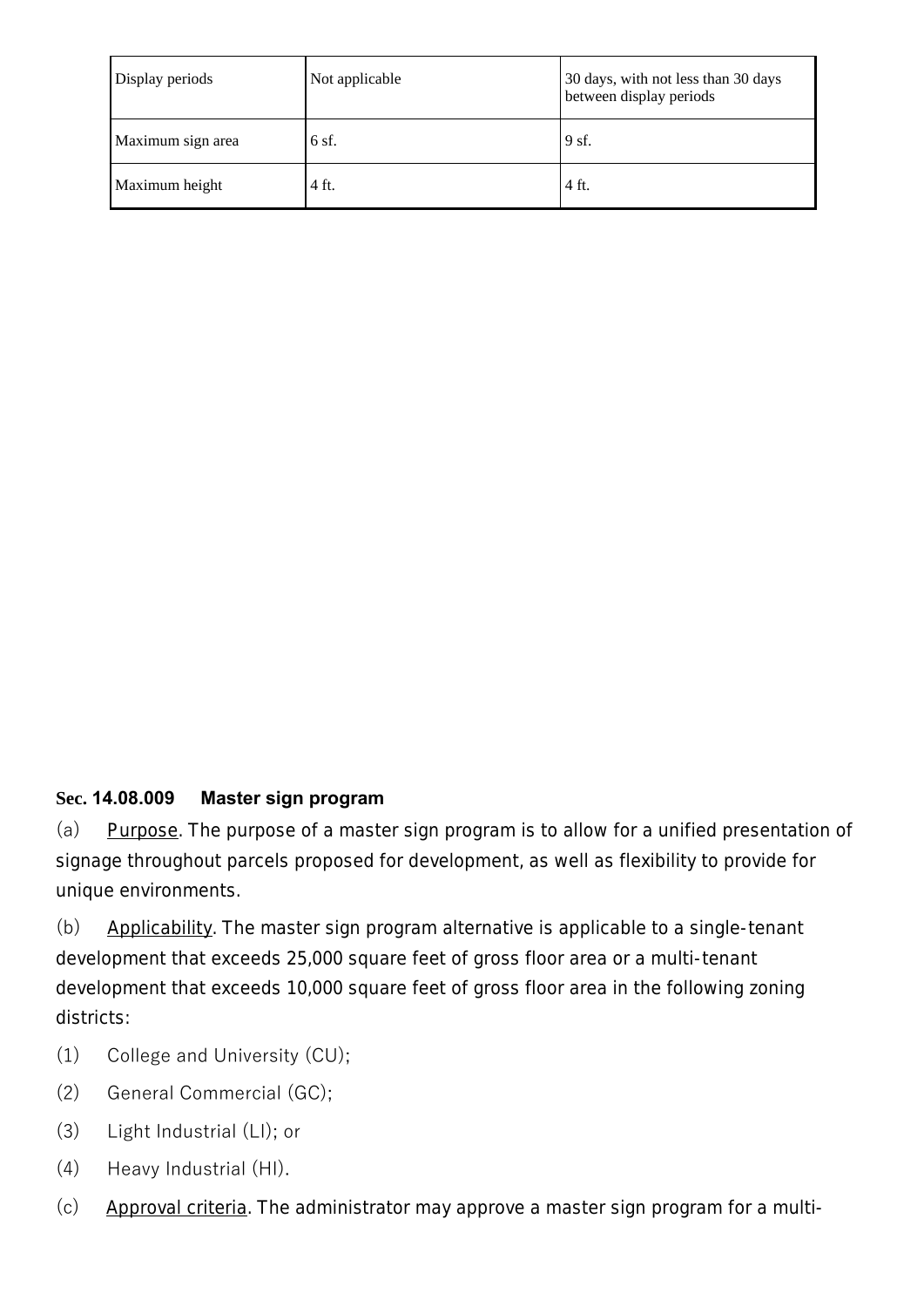tenant or mixed use development if as proposed it will result in a substantially improved, comprehensive, and unified proposal, as provided in subsections a through h below [subsections 14.12.005(c)(2)(A) through (H)], compared to what is allowed through strict compliance with all other provisions of this article. The administrator shall review all sign types (e.g., attached, freestanding, or temporary, etc.) for the parcel or parcels proposed for development, to determine the degree of compliance with this article as a supplement to, or in lieu of the sign standards otherwise applicable. Any deviations to the number, dimensions, locations, or design characteristics of attached or freestanding signs that are sought by an applicant shall be justified in writing, and shall clearly demonstrate a standard of design and quality that exceeds those set out in this article. Such demonstration may include any or all of the following:

- (1) Construction of brick or natural stone;
- (2) Consistent sizes, styles, and colors across the development;
- (3) Use of landscaping around the sign base;
- (4) Use of channel lettering;
- (5) Greater spacing between signs along street frontages;
- (6) Fewer total number of signs; and/or
- (7) Signs of reduced heights and areas.

(d) Standards for all master sign programs. Standards and permissions of master sign programs are as follows:

(1) Generally. Subject to compliance with a master sign program that is approved according to the flexibility criteria set out in this article, signs that are proposed as part of a master sign program may deviate from the standards of this chapter in terms of the:

- (A) Types and numbers of signs allowed;
- (B) Maximum sign area; and

(C) Materials and illumination standards (including electronic message centers).

(2) Prohibited signs and sign elements. Prohibited signs and sign elements are not eligible for inclusion in a master sign program unless specifically indicated in this chapter.

(3) Architectural theme. All signs shall be architecturally integrated into or complementary to the design of the buildings and character of the site, and shall use similar and coordinated design features, materials, and colors. The master sign program shall establish an integrated architectural vocabulary and cohesive theme for the parcel(s) proposed for development.

(e) Conditions of approval. The administrator may impose reasonable conditions on the master sign program relating to the design, materials, locations, placements or orientations, and sign specifications that are not related to the content of the signs or the viewpoints of the